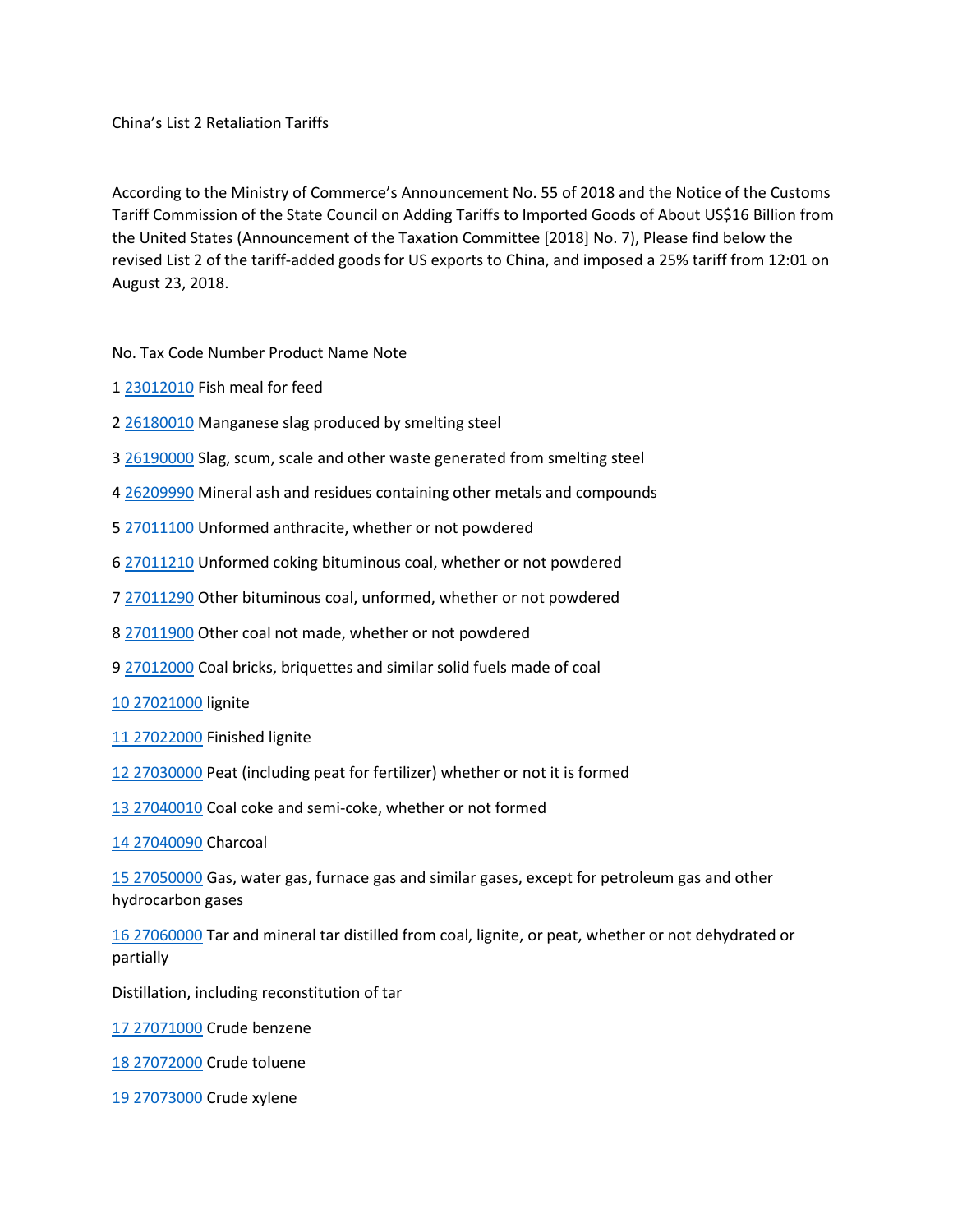[20 27074000](tel:20%2027074000) naphthalene

[21 27075000](tel:21%2027075000) Other aromatic mixtures, by volume of aromatics distilled at 250 ° C by volume (including

Loss) at 65% and above

[22 27079100](tel:22%2027079100) creosote

[23 27079910](tel:23%2027079910) Phenol

[24 27079990](tel:24%2027079990) Other products obtained by distillation of coal tar; aromatics weighing more than nonaromatic components

Product

[25 27081000](tel:25%2027081000) Asphalt from coal tar or other mineral tar

[26 27082000](tel:26%2027082000) Bitumen coke from coal tar or other mineral tar

[27 27101210](tel:27%2027101210) Motor gasoline and aviation gasoline

[28 27101220](tel:28%2027101220) Naphtha

[29 27101230](tel:29%2027101230) Rubber solvent oil, paint solvent oil, solvent oil

[30 27101291](tel:30%2027101291) Terpene

[31 27101299](tel:31%2027101299) Other light oil distillate products

[32 27101911](tel:32%2027101911) Aviation kerosene

[33 27101912](tel:33%2027101912) kerosene for lamps

[34 27101919](tel:34%2027101919) Other kerosene distillate products

[35 27101922 5-7](tel:35%2027101922%205-7) fuel oil

[36 27101923](tel:36%2027101923) Diesel

[37 27101929](tel:37%2027101929) Other diesel and other fuel oils

[38 27101991](tel:38%2027101991) Lubricating oil

[39 27101992](tel:39%2027101992) Grease

[40 27101993](tel:40%2027101993) Lubricating base oil

[41 27101994](tel:41%2027101994) Liquid paraffin and heavy liquid paraffin

[42 27101999](tel:42%2027101999) Other heavy oil and heavy oil products

[43 27102000](tel:43%2027102000) Petroleum and oils extracted from bituminous minerals and based on the above oils (by weight not

Less than 70% of other tax items not listed, containing biodiesel, except for used oil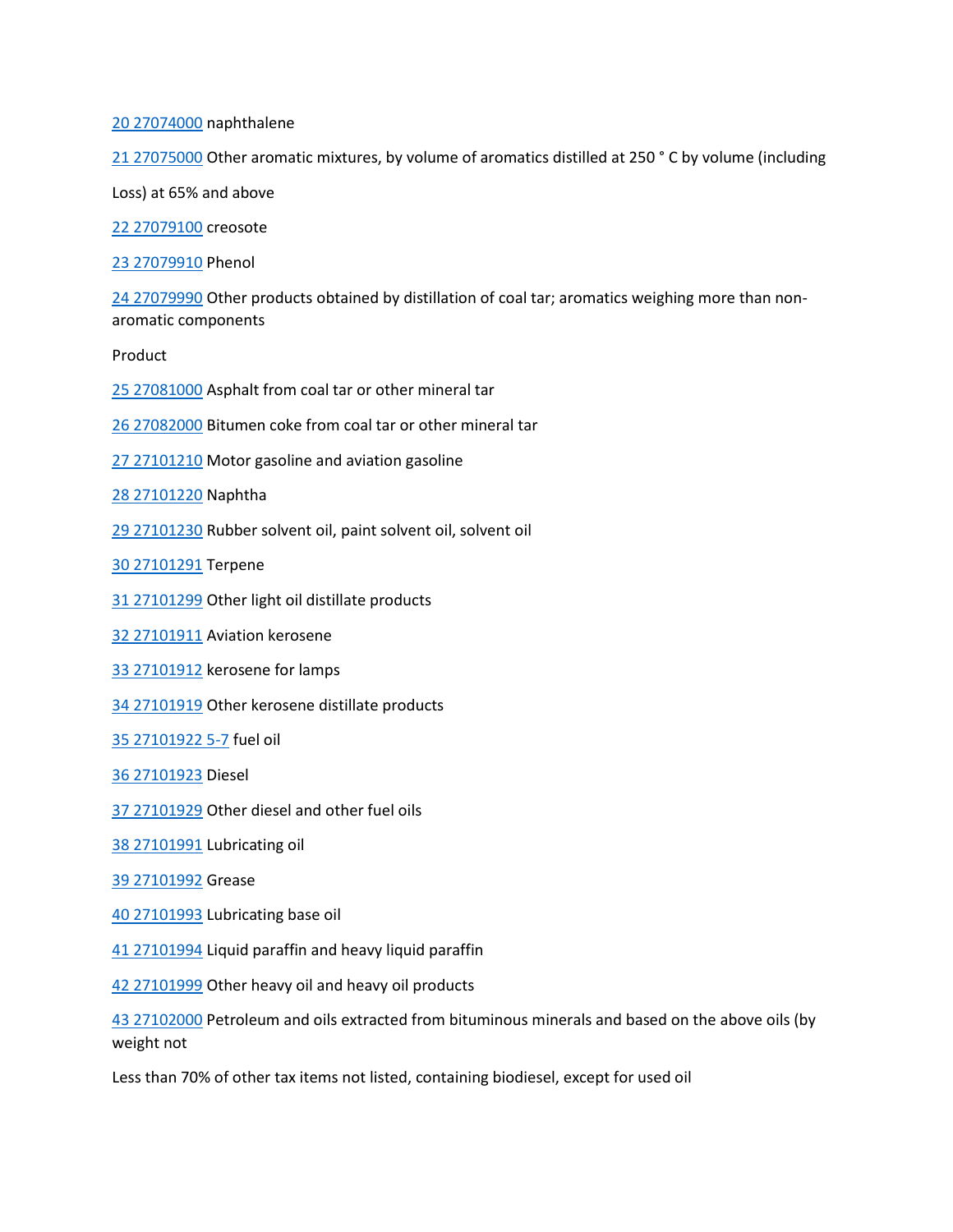[44 27109100](tel:44%2027109100) Used oils containing polychlorinated biphenyls (PCBs), polychlorinated terphenyls (PCTs) or polybrominated biphenyls (PBBs)

[45 27109900](tel:45%2027109900) Other waste oil

[46 27111200](tel:46%2027111200) Liquefied propane

[47 27111310](tel:47%2027111310) For direct infusion of cigarette lighters and similar firearms, the volume of packaging containers exceeds 300

Square centimeter of liquefied butane

[48 27111390](tel:48%2027111390) Other liquefied butane

[49 27111400](tel:49%2027111400) Liquefied ethylene, propylene, butylene and butadiene

[50 27111910](tel:50%2027111910) For direct infusion of cigarette lighters and similar firearms, the volume of packaging containers exceeds 300

Square centimeter of other liquefied fuel

[51 27111990](tel:51%2027111990) Other liquefied petroleum gas and hydrocarbon gas

[52 27112100](tel:52%2027112100) Gaseous natural gas

[53 27112900](tel:53%2027112900) Other gaseous petroleum gas and hydrocarbon gas

[54 27121000](tel:54%2027121000) Vaseline

[55 27122000](tel:55%2027122000) Paraffin wax, with or without coloring, less than 0.75% by weight of oil

[56 27129010](tel:56%2027129010) Microcrystalline paraffin, whether or not colored

[57 27129090](tel:57%2027129090) Other mineral waxes and similar products, either synthetic or otherwise, whether or not coloured

[58 27131110](tel:58%2027131110) Uncalcined petroleum coke having a sulfur content of less than 3% by weight

[59 27131190](tel:59%2027131190) Uncalcined petroleum coke

[60 27131210](tel:60%2027131210) Calcined petroleum coke having a sulfur content of less than 0.8% by weight

[61 27131290](tel:61%2027131290) Calcined petroleum coke

[62 27132000](tel:62%2027132000) Petroleum asphalt

[63 27139000](tel:63%2027139000) Other petroleum or oil residue from bituminous minerals

[64 27141000](tel:64%2027141000) Asphalt shale, oil shale and tar sands

[65 27149010](tel:65%2027149010) Natural asphalt (ground asphalt)

[66 27149020](tel:66%2027149020) Emulsified asphalt

[67 27149090](tel:67%2027149090) Asphalt rock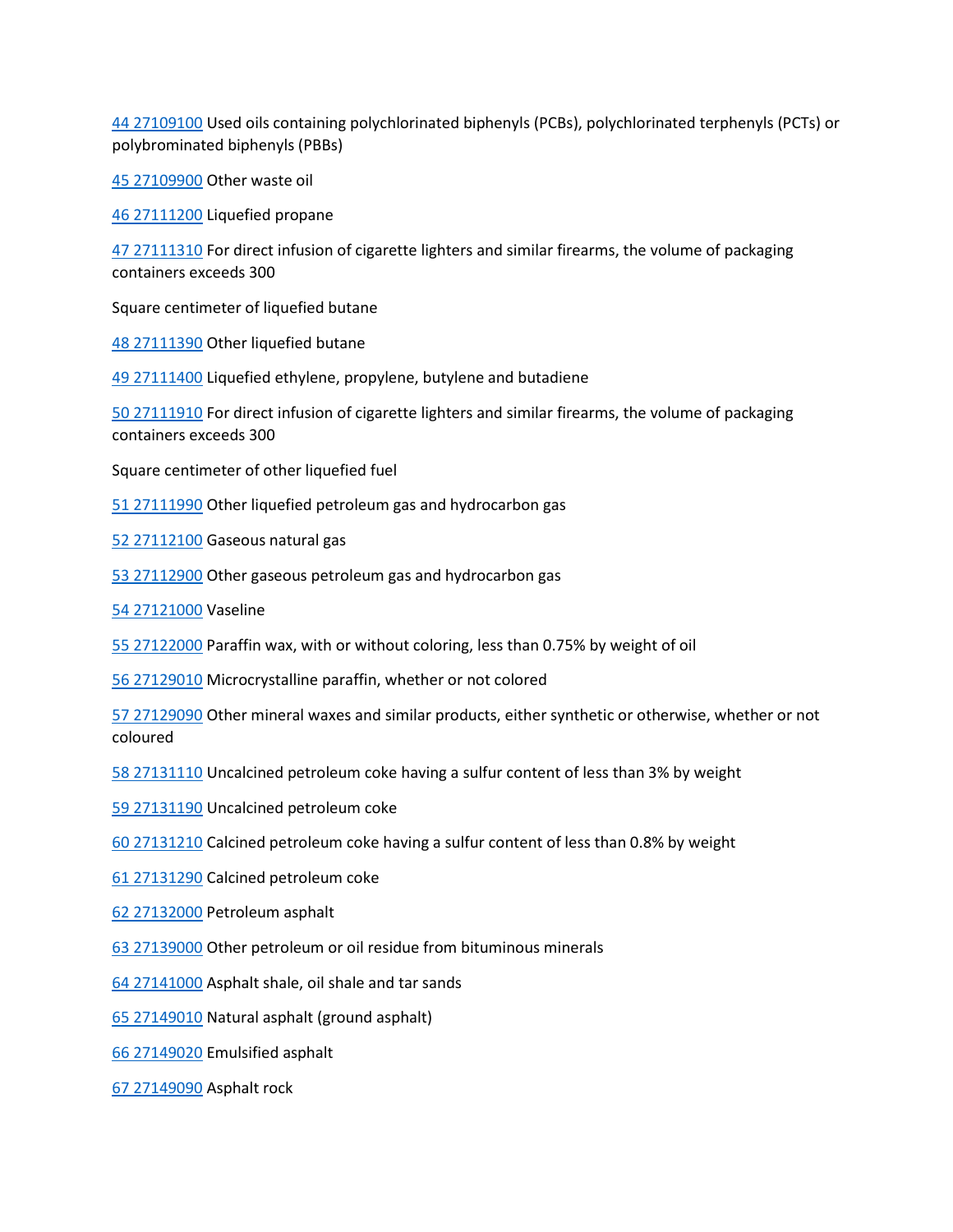[68 27150000](tel:68%2027150000) Based on natural asphalt (asphalt), petroleum asphalt, mineral tar or mineral tar pitch

Asphalt mixture

[69 29012100](tel:69%2029012100) Ethylene

[70 29012200](tel:70%2029012200) Acene

[71 29012410](tel:71%2029012410) 1,3-butadiene

[72 29022000](tel:72%2029022000) Benzene

3

No. Tax Code Number Product Name Note

[73 29025000](tel:73%2029025000) styrene

[74 29031500](tel:74%2029031500) 1,2-Dichloroethane (ISO)

[75 29053100](tel:75%2029053100) 1,2-ethanediol

[76 29141100](tel:76%2029141100) Acetone

[77 29173611](tel:77%2029173611) purified terephthalic acid

[78 29261000](tel:78%2029261000) Acrylonitrile

[79 29349990](tel:79%2029349990) Other heterocyclic compounds

[80 34021300](tel:80%2034021300) Nonionic Organic Surfactant

[81 34031900](tel:81%2034031900) Lubricant (oil containing or extracted from bituminous minerals and <70% by weight)

[82 34039900](tel:82%2034039900) Lubricants (oils not containing or extracted from bituminous minerals)

[83 35069190](tel:83%2035069190) Adhesives based on other rubber or plastics

[84 39012000](tel:84%2039012000) Polyethylene with a primary shape specific gravity ≥ 0.94

[85 39013000](tel:85%2039013000) Primary shape ethylene-vinyl acetate copolymer

[86 39014010](tel:86%2039014010) Ethylene-propylene copolymer with specific gravity <0.94 (ethylene propylene rubber, ethylene monomer unit content is greater than

Propylene monomer unit)

[87 39014020](tel:87%2039014020) Linear low density polyethylene

[88 39019010](tel:88%2039019010) Primary shape ethylene-propylene copolymer (ethylene propylene rubber, ethylene monomer unit content greater than C

Ethylene monomer unit)

[89 39021000](tel:89%2039021000) Primary shape polypropylene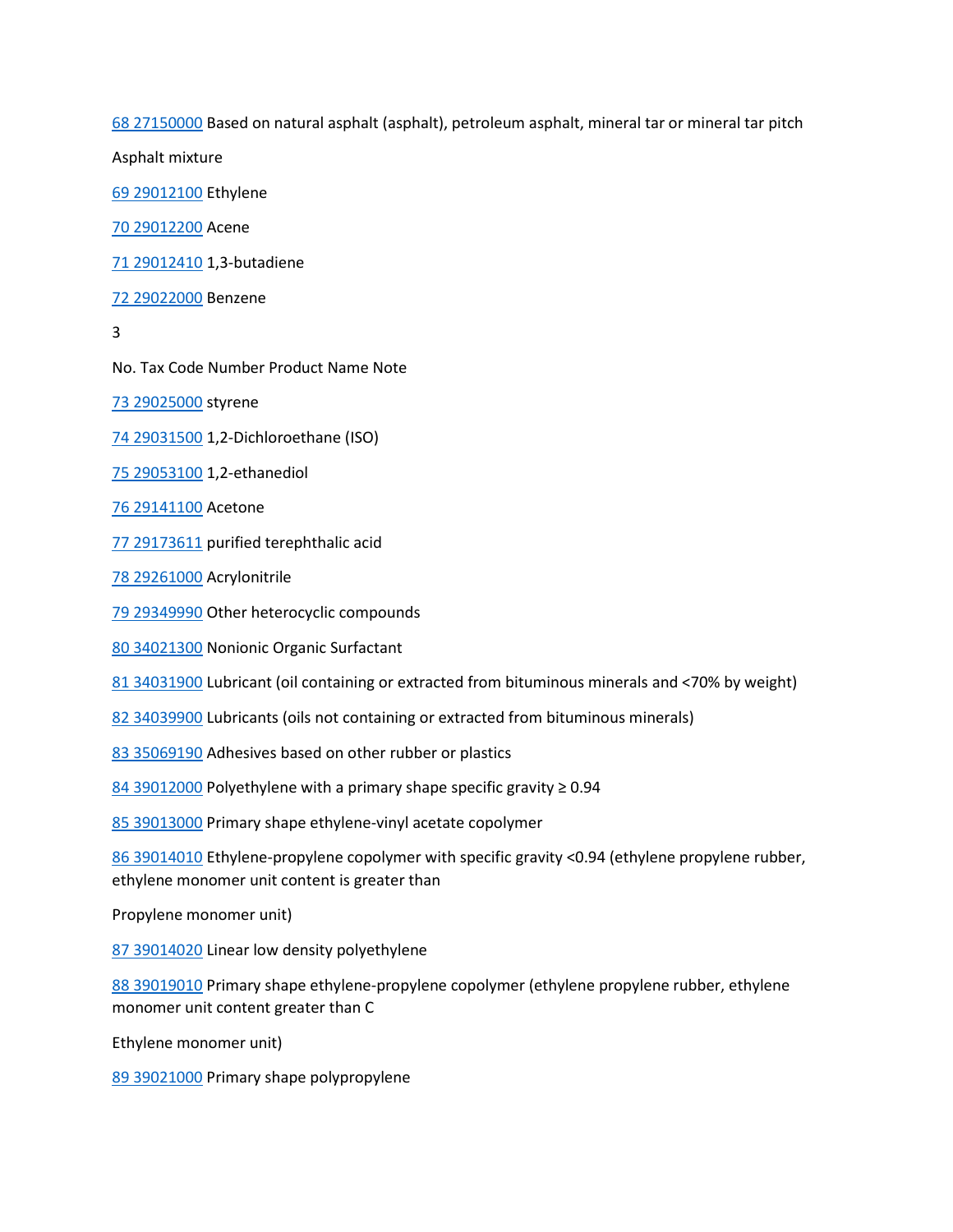[90 39023010](tel:90%2039023010) Primary shape ethylene-propylene copolymer (ethylene propylene rubber, propylene monomer unit content greater than B

Ethylene monomer unit)

[91 39023090](tel:91%2039023090) Other propylene copolymers of primary shape

[92 39151000](tel:92%2039151000) Waste and scrap of ethylene polymer

[93 39152000](tel:93%2039152000) Waste and scrap of styrene polymer

[94 39153000](tel:94%2039153000) Waste and scrap of vinyl chloride polymer

[95 39159010](tel:95%2039159010) Plastic waste and scrap of polyethylene terephthalate

[96 39159090](tel:96%2039159090) Other scraps and scraps of plastics

[97 40023990](tel:97%2040023990) Halogenated butyl rubber sheets, sheets, strips

[98 44013100](tel:98%2044013100) Wood chip stick

[99 44013900](tel:99%2044013900) Other sawdust, wood scraps and chips other than wood chips, bonded to round segments, blocks, sheets or

Similar shape

[100 44032190](tel:100%2044032190) Other pine logs, with a cross-section of 15 cm or more

[101 45019010](tel:101%2045019010) Cork waste

[102 47071000](tel:102%2047071000) Unbleached kraft paper and waste products of corrugated paper or cardboard

[103 47072000](tel:103%2047072000) Scraps of paper and paperboard, un-stained, from chemical pulp

[104 47073000](tel:104%2047073000) Waste of paper or cardboard made of mechanical wood pulp

[105 47079000](tel:105%2047079000) Includes other recycled paper or cardboard unsorted

[106 51031090](tel:106%2051031090) Other animal hairs falling

[107 51032090](tel:107%2051032090) Other animal fine hair waste

[108 51033000](tel:108%2051033000) Animal hair waste

[109 51040090](tel:109%2051040090) Recycled fibres of fine or coarse hair of other animals

[110 52021000](tel:110%2052021000) Waste cotton yarn (including waste cotton thread)

[111 52029100](tel:111%2052029100) Cotton recycled fiber

112 52029900 Other waste cotton

[113 55051000](tel:113%2055051000) Synthetic waste

[114 55052000](tel:114%2055052000) Man-made fiber waste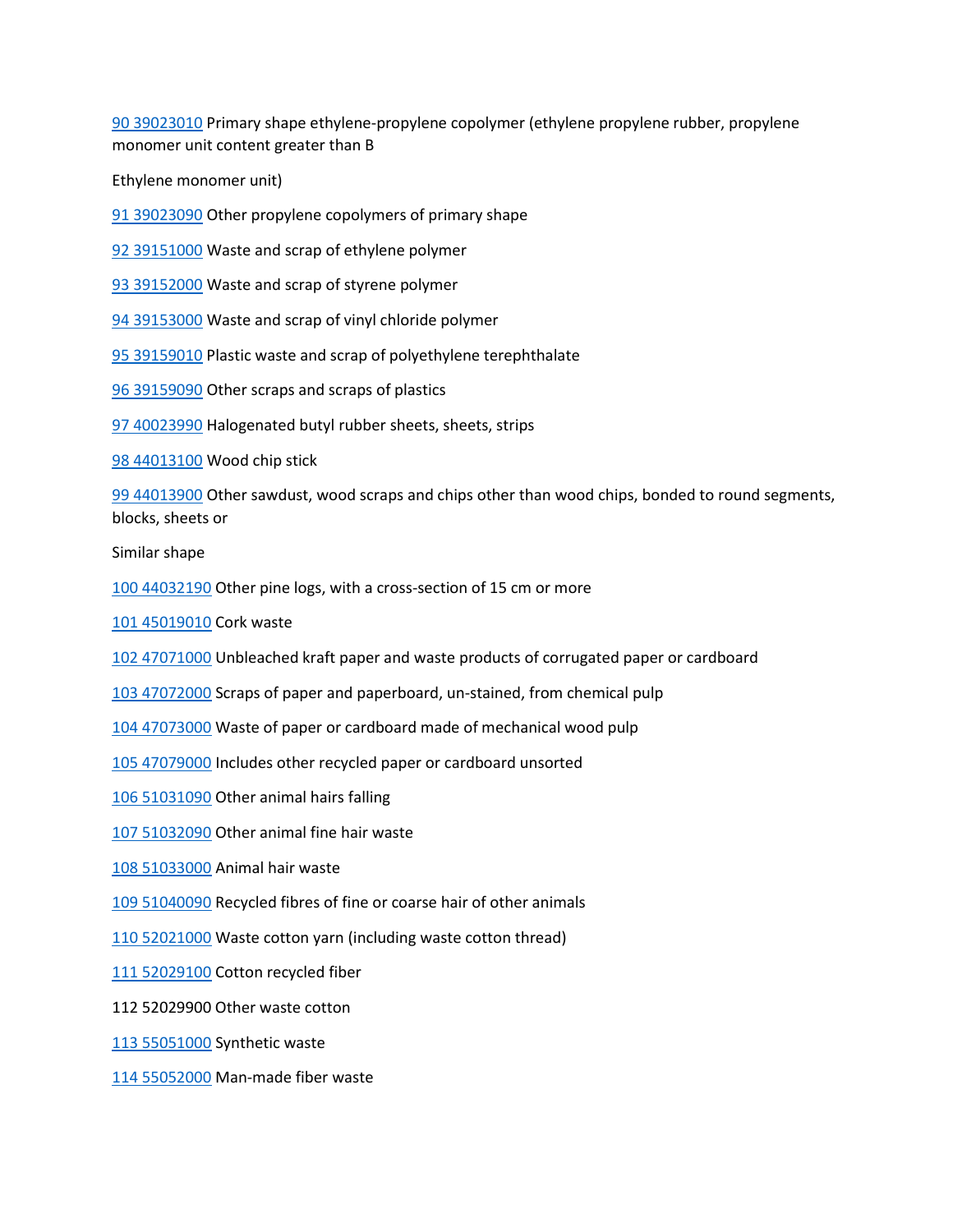[115 63101000](tel:115%2063101000) Sorted textile materials, shredded fabrics, etc.

[116 63109000](tel:116%2063109000) Other broken fabrics, etc., of textile materials

[117 70022010](tel:117%2070022010) Optical fiber preform

[118 71129110](tel:118%2071129110) Gold and gold-clad waste

[119 71129210](tel:119%2071129210) Platinum and platinum-coated waste

[120 72041000](tel:120%2072041000) Cast iron waste

[121 72042100](tel:121%2072042100) stainless steel waste

[122 72042900](tel:122%2072042900) Other alloy steel scrap

[123 72043000](tel:123%2072043000) Tinned steel scrap

[124 72044100](tel:124%2072044100) Scrap generated in machining

[125 72044900](tel:125%2072044900) Other steel scrap

[126 72045000](tel:126%2072045000) scrap steel ingots for remelting

[127 73269019](tel:127%2073269019) Other industrial steel products

[128 73269090](tel:128%2073269090) Other non-industrial steel products

[129 74040000](tel:129%2074040000) Copper scrap

[130 75030000](tel:130%2075030000) Nickel waste

[131 76020000](tel:131%2076020000) Aluminum waste

[132 79020000](tel:132%2079020000) Zinc waste

[133 80020000](tel:133%2080020000) tin scrap

[134 81019700](tel:134%2081019700) Tungsten waste

[135 81033000](tel:135%2081033000) Waste scrap

[136 81042000](tel:136%2081042000) Magnesium waste

[137 81060010](tel:137%2081060010) Unwrought crucible, waste, powder

[138 81083000](tel:138%2081083000) Titanium waste

[139 81093000](tel:139%2081093000) Zirconium waste

[140 81129210](tel:140%2081129210) Unwrought 锗

[141 81129220](tel:141%2081129220) Unwrought vanadium

[142 81129240](tel:142%2081129240) Unwrought crucibles, smashed scraps, powder

[143 81129290](tel:143%2081129290) Unwrapped unlisted niobium and its products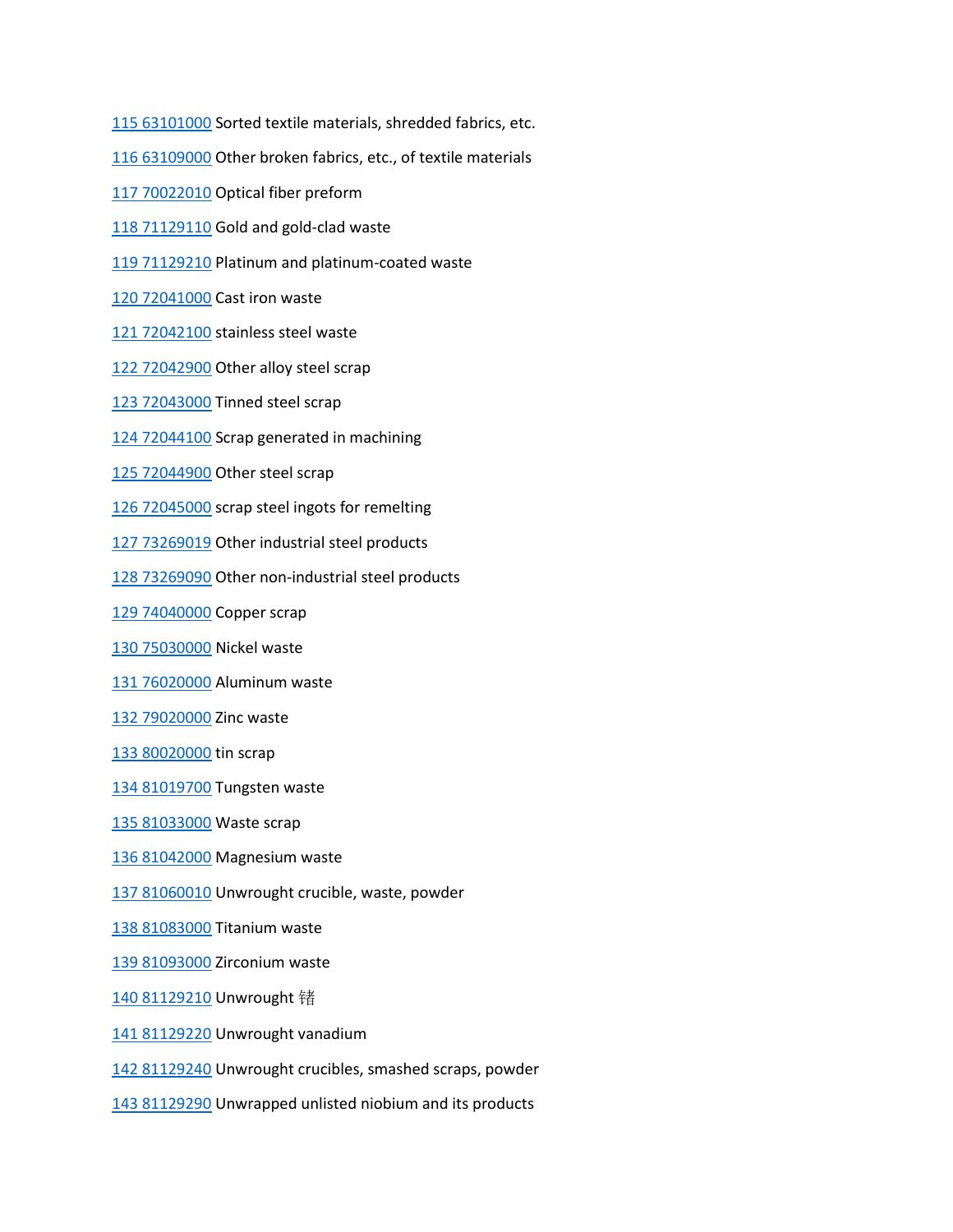[144 81130010](tel:144%2081130010) cermet particles, powder

[145 81130090](tel:145%2081130090) Other cermets and their products, including waste

[146 85369011](tel:146%2085369011) Connector with operating voltage not exceeding 36 volts

[147 85369019](tel:147%2085369019) Other connectors

[148 87012000](tel:148%2087012000) Road tractor for semi-trailers

[149 87013000](tel:149%2087013000) Tracked tractors, tractors

[150 87019190](tel:150%2087019190) Other vehicles with an engine power not exceeding 18 kW

[151 87019290](tel:151%2087019290) Other vehicles exceeding 18 kW but not exceeding 37 kW

[152 87019390](tel:152%2087019390) More than 37 kW, but no more than 75 kW other vehicles

5

No. Tax Code Number Product Name Note

[153 87019490](tel:153%2087019490) Other vehicles exceeding 75 kW but not exceeding 130 kW

[154 87019590](tel:154%2087019590) Other vehicles over 130 kW

[155 87021020](tel:155%2087021020) Apron Bus

[156 87021091](tel:156%2087021091) ≥30 large passenger cars (diesel type)

[157 87021092](tel:157%2087021092) ≥20 seats, but ≤29 seats

[158 87022010](tel:158%2087022010) Simultaneously equipped with compression ignition piston internal combustion engine (diesel or semi-diesel engine) and electric drive

Aircraft apron bus

[159 87022091](tel:159%2087022091) Equipped with a compression ignition piston internal combustion engine (diesel or semidiesel engine) and electric drive

Other large passenger cars of 30 seats and above

[160 87022092](tel:160%2087022092) At the same time equipped with compression ignition piston internal combustion engine (diesel or semi-diesel engine) and drive electric

20 seats and above, but no more than 29 passenger cars

[161 87022093 10](tel:161%2087022093%2010) vehicles with a compression ignition reciprocating piston internal combustion engine and a drive motor

Up, but no more than 19 passenger cars

[162 87023010](tel:162%2087023010) Also equipped with 30 seats and above for reciprocating piston internal combustion engine and drive motor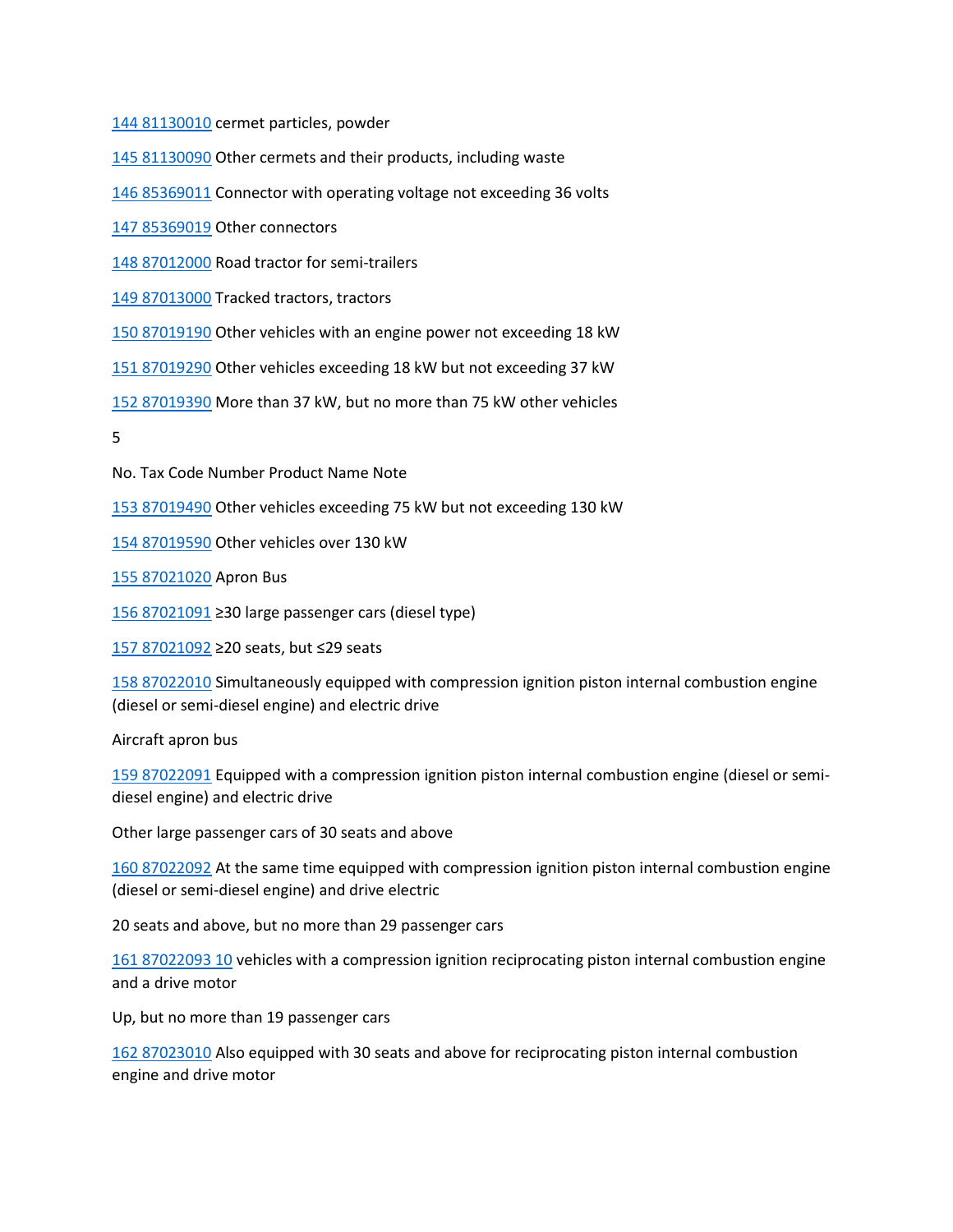## (Large buses)

[163 87023020](tel:163%2087023020) is equipped with 20 seats and above that ignite the reciprocating piston internal combustion engine and drive motor.

But no more than 29 passenger cars

[164 87023030](tel:164%2087023030) is equipped with 10 seats and above that ignite the reciprocating piston internal combustion engine and drive motor.

But no more than 19 passenger cars

[165 87024010](tel:165%2087024010) Large passenger car with 30 or more seats with drive motor only

[166 87024020](tel:166%2087024020) Only 20 seats and above with drive motors, but no more than 29 passenger cars

[167 87024030](tel:167%2087024030) Only 10 passenger cars with drive motors and no more than 19 seats

[168 87029010](tel:168%2087029010) ≥30 large passenger cars (non-diesel type)

[169 87029020](tel:169%2087029020) ≥20 seat, but ≤29 seat passenger car (non-diesel type)

[170 87029030](tel:170%2087029030) ≥10 seats, but ≤19 passenger cars (non-diesel type)

[171 87031011](tel:171%2087031011) all terrain vehicle

[172 87031019](tel:172%2087031019) Other golf carts and similar vehicles

[173 87031090](tel:173%2087031090) snowmobile special vehicle

[174 87032130](tel:174%2087032130) Car with a displacement of ≤1000ml

[175 87032140](tel:175%2087032140) Off-road vehicle with a displacement of ≤1000ml (4 wheel drive)

[176 87032150](tel:176%2087032150) ≤9-seat passenger car with a displacement of ≤1000ml

[177 87032190](tel:177%2087032190) Other vehicles with a displacement of ≤1000ml

[178 87032230](tel:178%2087032230) 1L<car with a displacement of ≤1.5L

[179 87032240](tel:179%2087032240) 1L<Off-road vehicle with displacement ≤1.5L

[180 87032250](tel:180%2087032250) 1L<Air vehicle with displacement ≤1.5L, ≤9 seats

[181 87032290](tel:181%2087032290) 1L<Other vehicles with displacement ≤1.5L

[182 87032341](tel:182%2087032341) 1.5L<car with a displacement of ≤2L

[183 87032349](tel:183%2087032349) 1.5L<Other vehicles with displacement ≤2L

[184 87032351](tel:184%2087032351) 2L<car with a displacement of ≤2.5L

[185 87032359](tel:185%2087032359) 2L<Other vehicles with displacement ≤2.5L

[186 87032361](tel:186%2087032361) 2.5L<car with a displacement of ≤3L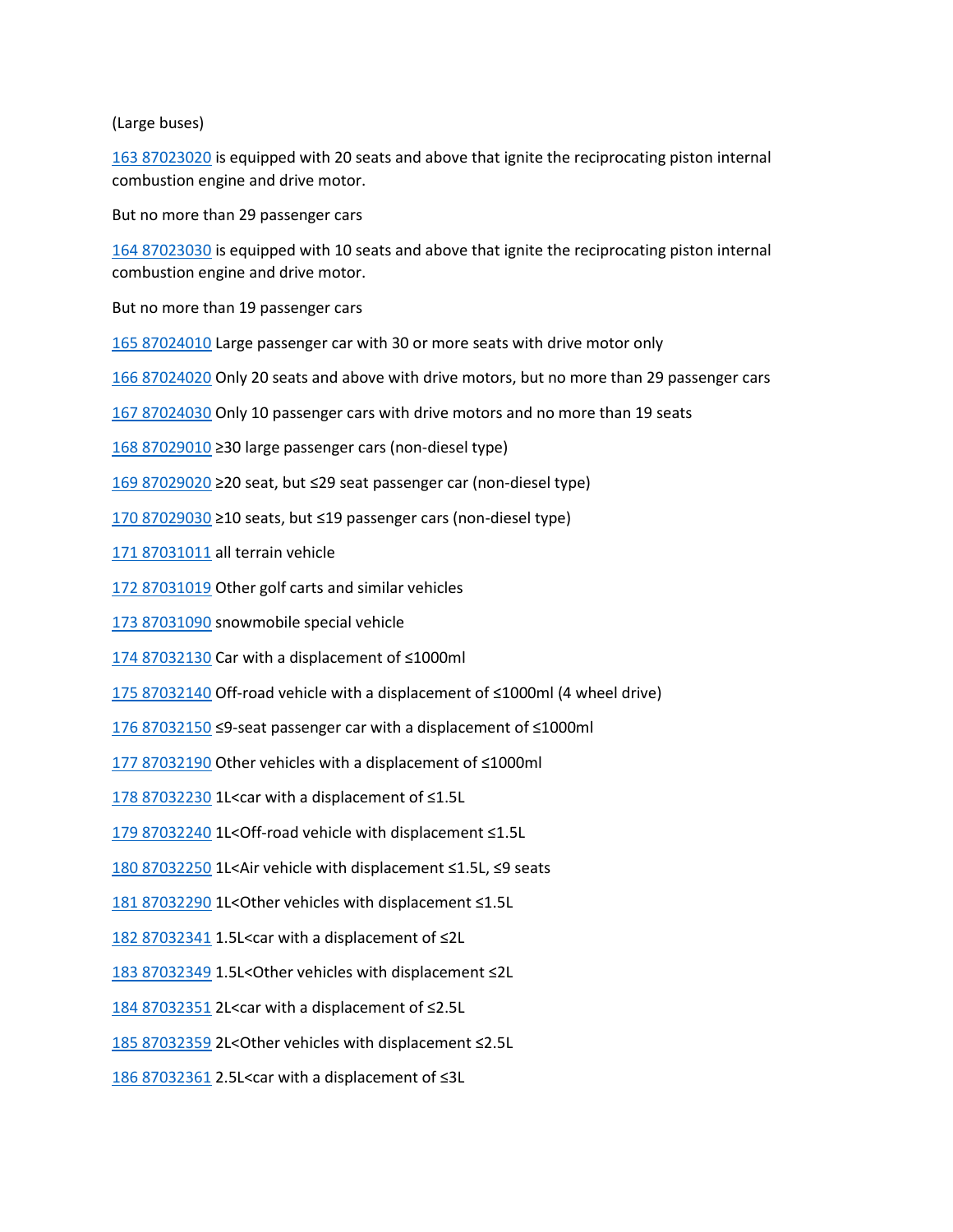[187 87032369](tel:187%2087032369) 2.5L<Other vehicles with displacement ≤3L

[188 87032411](tel:188%2087032411) 3L<car with displacement ≤4L

[189 87032419](tel:189%2087032419) 3L<Other vehicles with displacement ≤4L

[190 87032421](tel:190%2087032421) Car with a displacement of >4L

[191 87032423](tel:191%2087032423) Passenger cars with a displacement of >4L, ≤9 seats

[192 87032429](tel:192%2087032429) Other vehicles with a displacement >4L

[193 87033111](tel:193%2087033111) Diesel-type sedan with displacement ≤1L

[194 87033119](tel:194%2087033119) Diesel-type other vehicles with a displacement of ≤1L

[195 87033121](tel:195%2087033121) 1L<Diesel type sedan with displacement ≤1.5L

[196 87033122](tel:196%2087033122) 1L<Diesel-type off-road vehicle with displacement ≤1.5L

[197 87033123](tel:197%2087033123) 1L<Diesel type passenger car with displacement ≤1.5L, ≤9 seats

[198 87033129](tel:198%2087033129) 1L<Diesel type other vehicles with displacement ≤1.5L

[199 87033211](tel:199%2087033211) 1.5L<diestained car with displacement ≤2L

[200 87033212](tel:200%2087033212) 1.5L<diesel-type off-road vehicle with displacement ≤2L

[201 87033213](tel:201%2087033213) 1.5L<Diesage type passenger car with displacement ≤2L, ≤9 seats

[202 87033219](tel:202%2087033219) 1.5L< diesel-type other vehicles with displacement ≤2L

[203 87033221](tel:203%2087033221) 2L<diesel type sedan with displacement ≤2.5L

[204 87033222](tel:204%2087033222) 2L<Diesel-type off-road vehicle with displacement ≤2.5L

[205 87033223](tel:205%2087033223) 2L<Diesel type passenger car with displacement ≤2.5L, ≤9 seats

[206 87033229](tel:206%2087033229) 2L<Diesel type other vehicles with displacement ≤2.5L

[207 87033311](tel:207%2087033311) 2.5L<diestained car with displacement ≤3L

[208 87033313](tel:208%2087033313) 2.5L<diestained passenger car with displacement ≤3L, ≤9 seats

[209 87033319](tel:209%2087033319) 2.5L<diesel type other vehicles with displacement ≤3L

[210 87033321](tel:210%2087033321) 3L<Diesel type car with displacement ≤4L

[211 87033322](tel:211%2087033322) 3L<Diesel-type off-road vehicle with displacement ≤4L

[212 87033323](tel:212%2087033323) 3L<Diesel type passenger car with displacement ≤4L, ≤9 seats

[213 87033329](tel:213%2087033329) 3L< diesel-type other vehicles with displacement ≤4L

[214 87033361](tel:214%2087033361) Diesel-type sedan with a displacement of >4L

[215 87033362](tel:215%2087033362) Diesel-type off-road vehicle with a displacement of >4L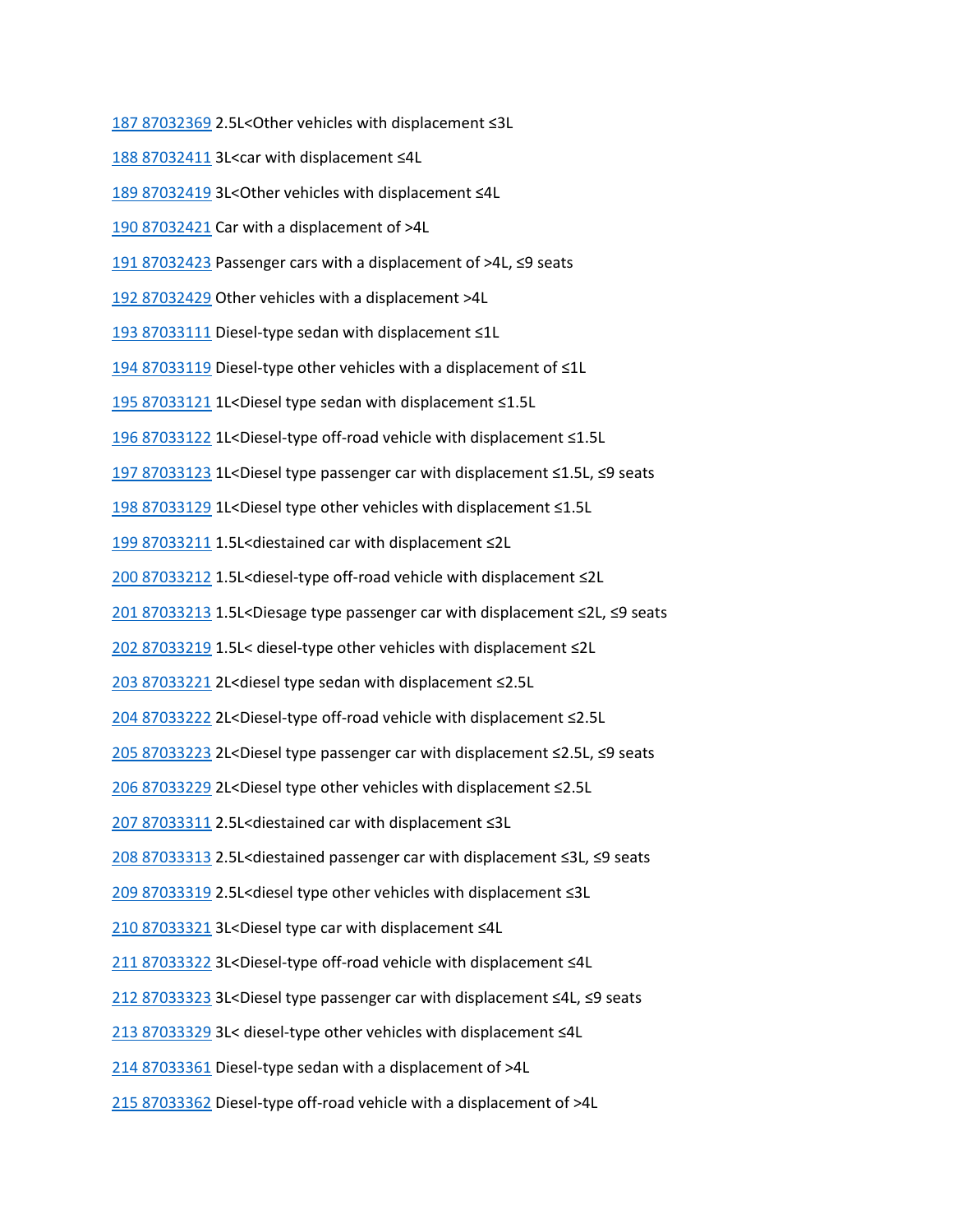[216 87033363](tel:216%2087033363) Diesel passenger car with displacement >4L, ≤9 seats

[217 87033369](tel:217%2087033369) Diesel-type other vehicles with a displacement of >4L

[218 87034011](tel:218%2087034011) Other vehicles equipped with a reciprocating piston internal combustion engine and a drive motor are available.

The cylinder capacity (exhaust volume) excluding the external power supply for charging does not exceed 1000 ml

Car

[219 87034012](tel:219%2087034012) Other vehicles equipped with a reciprocating piston internal combustion engine and a drive motor are available.

The cylinder capacity (exhaust volume) excluding the external power supply for charging does not exceed 1000 ml

Off-road vehicle (4 wheel drive)

[220 87034013](tel:220%2087034013) At the same time, other vehicles that ignite the reciprocating piston internal combustion engine and drive motor are available.

The cylinder capacity (exhaust volume) excluding the external power supply for charging does not exceed 1000 ml

9 passenger cars and below

[221 87034019](tel:221%2087034019) is equipped with other vehicles that ignite the reciprocating piston internal combustion engine and drive motor.

The cylinder capacity (exhaust volume) excluding the external power supply for charging does not exceed 1000 ml

Other vehicles

7

No. Tax Code Number Product Name Note

[222 87034021](tel:222%2087034021) is equipped with other vehicles that ignite the reciprocating piston internal combustion engine and drive motor.

The excess cylinder capacity (displacement) exceeds 1000 ml when the external power supply is plugged in,

But no more than 1500 ml car

[223 87034022](tel:223%2087034022) is equipped with other vehicles that ignite the reciprocating piston internal combustion engine and drive motor.

The excess cylinder capacity (displacement) exceeds 1000 ml when the external power supply is plugged in,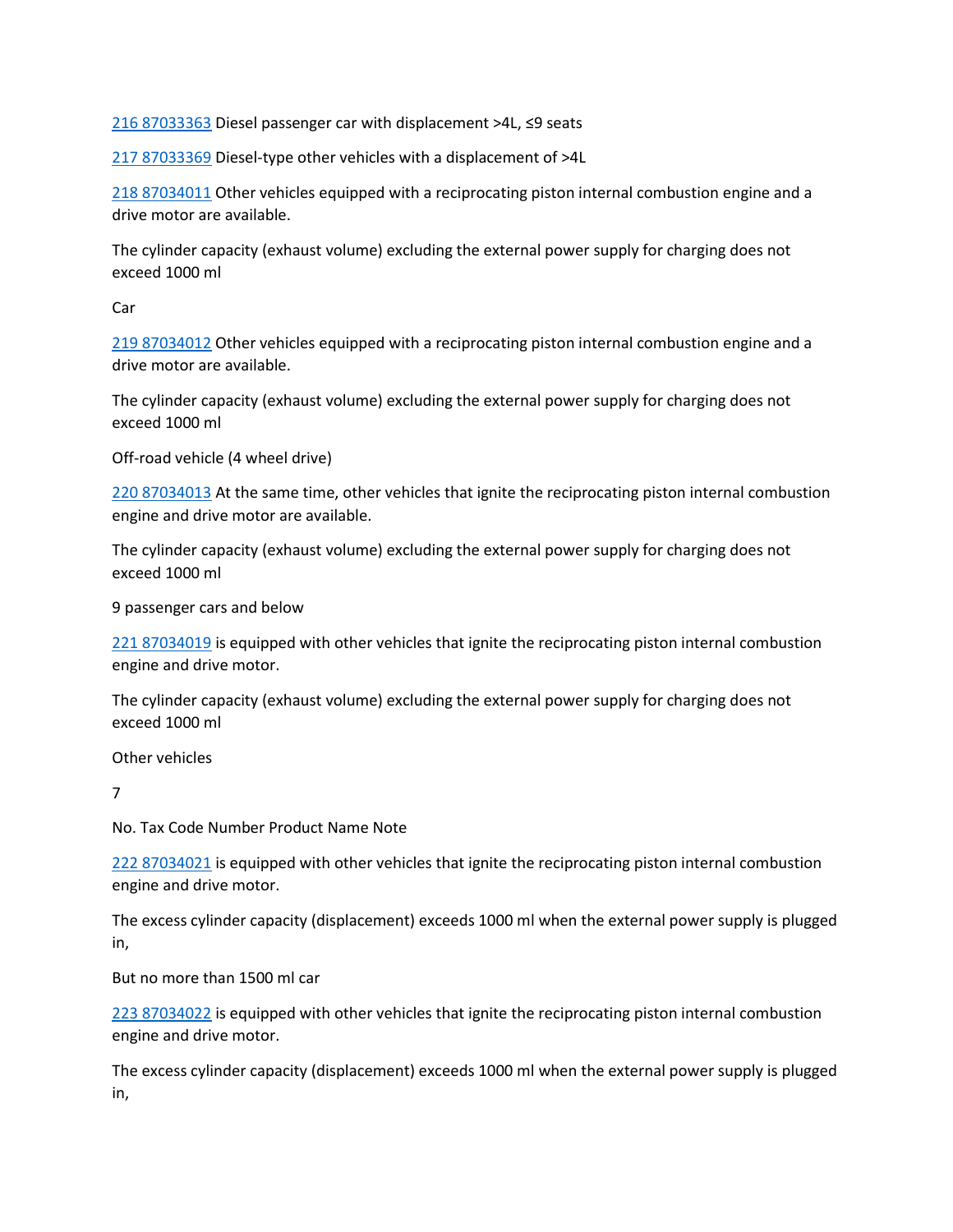But no more than 1500 ml off-road vehicle (4 wheel drive)

[224 87034023](tel:224%2087034023) is equipped with other vehicles that ignite the reciprocating piston internal combustion engine and drive motor.

The excess cylinder capacity (displacement) exceeds 1000 ml when the external power supply is plugged in,

But no more than 1500 ml of 9 passenger cars and below

[225 87034029](tel:225%2087034029) is equipped with other vehicles that ignite the reciprocating piston internal combustion engine and drive motor.

The excess cylinder capacity (displacement) exceeds 1000 ml when the external power supply is plugged in,

But no more than 1500 ml other vehicles

[226 87034031](tel:226%2087034031) is equipped with other vehicles that ignite the reciprocating piston internal combustion engine and drive motor.

The excess cylinder capacity (displacement) exceeds 1000 ml when the external power supply is plugged in,

But no more than 1500 ml cylinder capacity (displacement) car

[227 87034039](tel:227%2087034039) Other vehicles equipped with a reciprocating piston internal combustion engine and a drive motor are available.

The excess cylinder capacity (displacement) exceeds 1000 ml when the external power supply is plugged in,

But no more than 1500 ml cylinder capacity (displacement) other vehicles

[228 87034041](tel:228%2087034041) At the same time, other vehicles that ignite the reciprocating piston internal combustion engine and drive motor are available.

Except for the external cylinder power supply for charging, the cylinder capacity (discharge capacity) exceeds 2000 ml.

But no more than 2,500 ml car

[229 87034049](tel:229%2087034049) Other vehicles equipped with a reciprocating piston internal combustion engine and a drive motor are available.

Except for the external cylinder power supply for charging, the cylinder capacity (discharge capacity) exceeds 2000 ml.

But no more than 2,500 ml of other vehicles

[230 87034051](tel:230%2087034051) At the same time, other vehicles that ignite the reciprocating piston internal combustion engine and drive motor are available.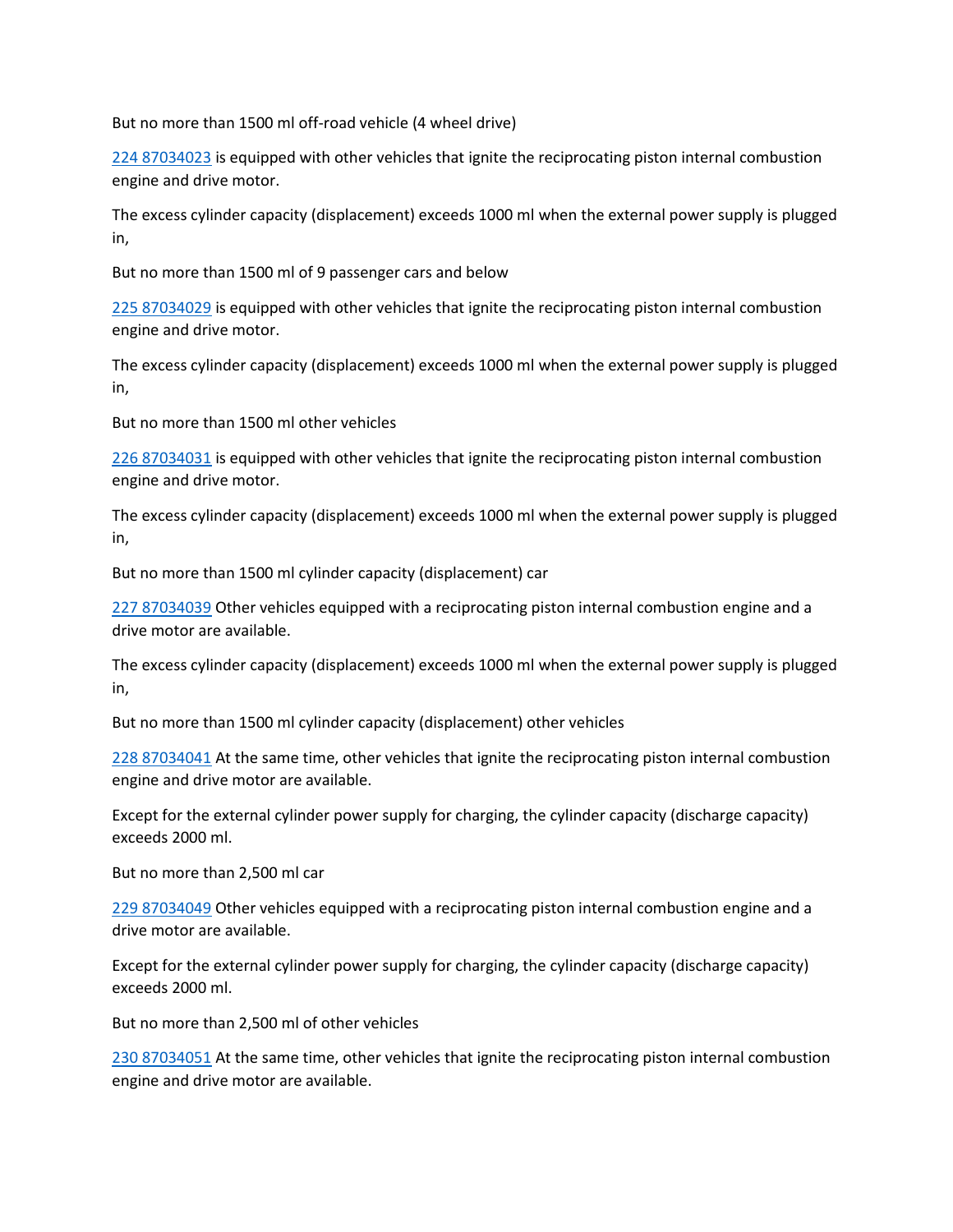Except for the external cylinder power supply for charging, the cylinder capacity (discharge capacity) exceeds 2500 ml.

But no more than 3000 ml car

[231 87034059](tel:231%2087034059) Other vehicles equipped with a reciprocating piston internal combustion engine and a drive motor are available.

Except for the external cylinder power supply for charging, the cylinder capacity (discharge capacity) exceeds 2500 ml.

But no more than 3000 ml other vehicles

[232 87034061](tel:232%2087034061) Other vehicles equipped with a reciprocating piston internal combustion engine and a drive motor are available.

Except for the external cylinder power supply for charging, the cylinder capacity (discharge capacity) exceeds 3000 ml.

But no more than 4000 ml car

[233 87034069](tel:233%2087034069) Other vehicles equipped with a reciprocating piston internal combustion engine and a drive motor are available.

Except for the external cylinder power supply for charging, the cylinder capacity (discharge capacity) exceeds 3000 ml.

But no more than 4000 ml other vehicles

[234 87034071](tel:234%2087034071) Other vehicles equipped with a reciprocating piston internal combustion engine and a drive motor are available.

The cylinder capacity (exhaust volume) excluding the external power supply for charging exceeds 4000 ml.

car

[235 87034073](tel:235%2087034073) Other vehicles equipped with a reciprocating piston internal combustion engine and a drive motor are available.

The excess cylinder capacity (displacement) exceeds 4000 ml when the external power supply is plugged in.

Small passenger car and below

[236 87034079](tel:236%2087034079) Other vehicles equipped with a reciprocating piston internal combustion engine and a drive motor are available.

The cylinder capacity (exhaust volume) excluding the external power supply for charging exceeds 4000 ml.

His vehicle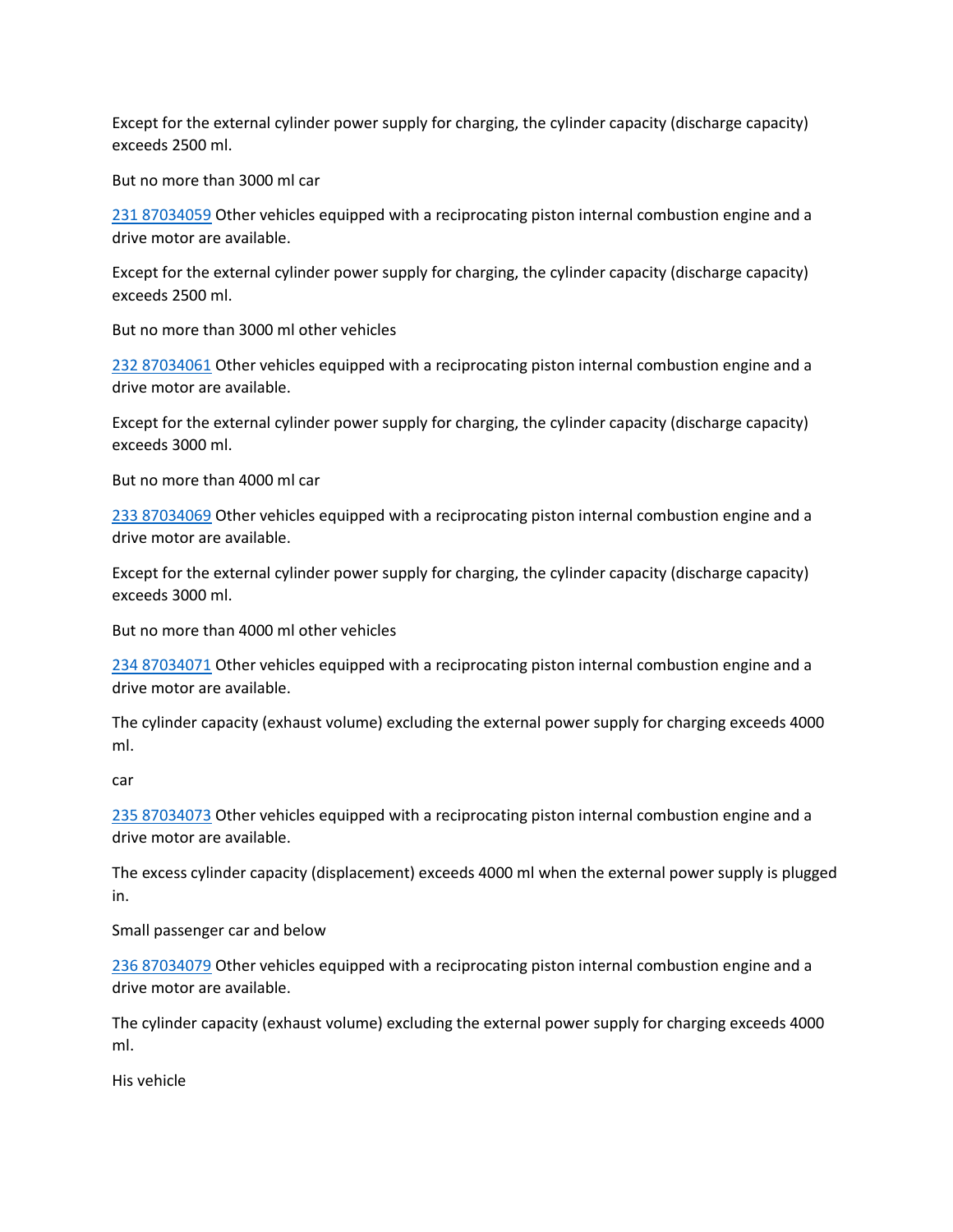[237 87035011](tel:237%2087035011) is equipped with a compression ignition piston internal combustion engine (diesel or semi-diesel engine) and drive electric

Other vehicles of the machine, the cylinder capacity (exhaust) that can be charged by plugging in an external power source

Quantity) no more than 1000 ml car

[238 87035019](tel:238%2087035019) is equipped with a compression ignition piston internal combustion engine (diesel or semi-diesel engine) and drive electric

Other vehicles of the machine, the cylinder capacity (exhaust) that can be charged by plugging in an external power source

Quantity) no more than 1000 ml other vehicles

[239 87035021](tel:239%2087035021) is equipped with a compression ignition piston internal combustion engine (diesel or semi-diesel engine) and drive electric

Other vehicles of the machine, the cylinder capacity (exhaust) that can be charged by plugging in an external power source

Quantity) more than 1000 ml, no more than 1500 ml car

[240 87035022](tel:240%2087035022) is equipped with a compression ignition piston internal combustion engine (diesel or semi-diesel engine) and drive electric

Other vehicles of the machine, the cylinder capacity (exhaust) that can be charged by plugging in an external power source

Quantity) over 1000 ml, no more than 1500 ml off-road vehicle (4 wheel drive)

[241 87035023](tel:241%2087035023) is equipped with a compression ignition piston internal combustion engine (diesel or semi-diesel engine) and drive electric

Other vehicles of the machine, the cylinder capacity (exhaust) that can be charged by plugging in an external power source

9 cars with a capacity of more than 1000 ml and no more than 1500 ml

[242 87035029](tel:242%2087035029) is equipped with a compression ignition piston internal combustion engine (diesel or semi-diesel engine) and drive electric

Other vehicles of the machine, the cylinder capacity (exhaust) that can be charged by plugging in an external power source

Quantity) more than 1000 ml, no more than 1500 ml of other vehicles

[243 87035031](tel:243%2087035031) is equipped with a compression ignition piston internal combustion engine (diesel or semi-diesel engine) and drive electric

Other vehicles of the machine, the cylinder capacity (exhaust) that can be charged by plugging in an external power source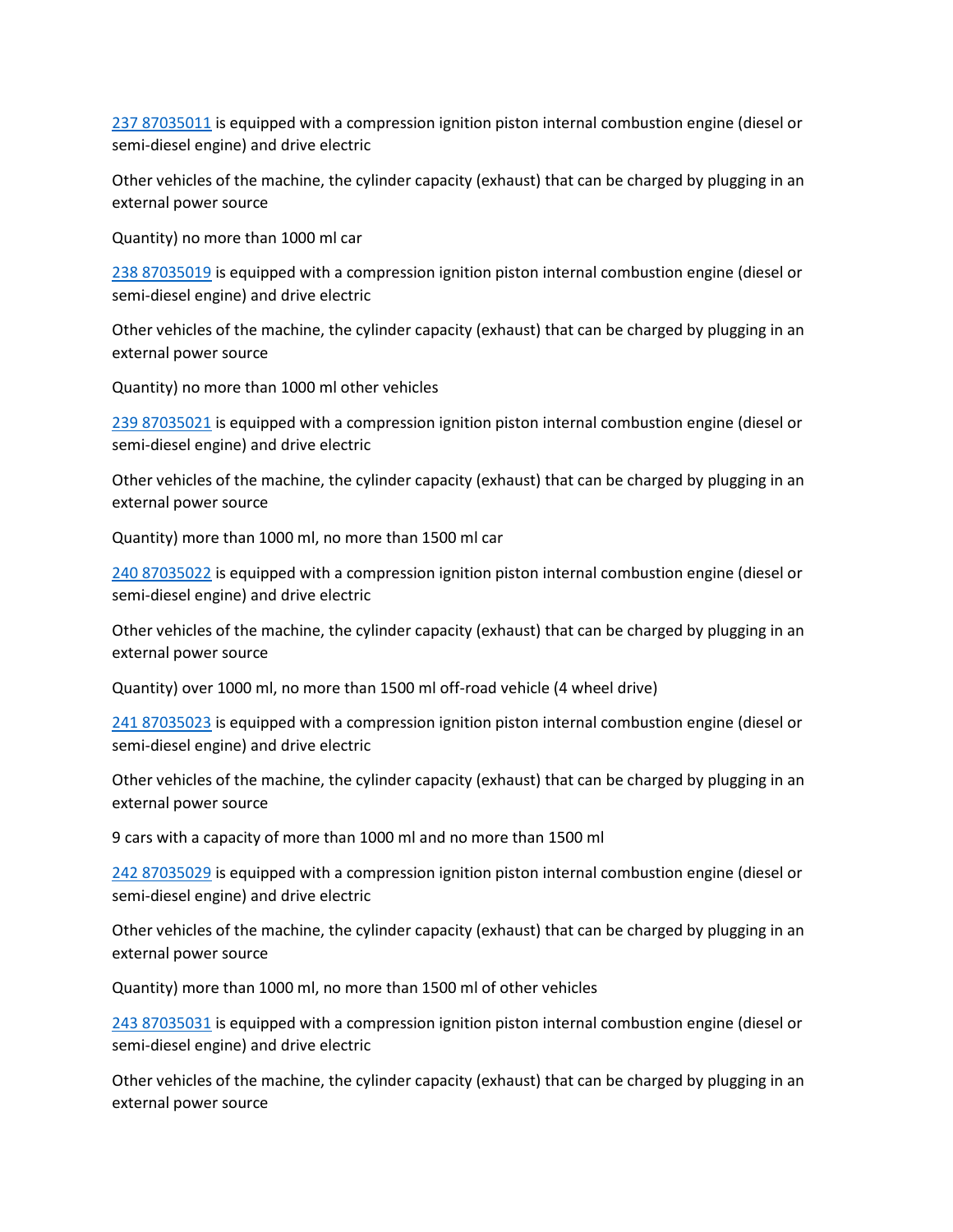Quantity) more than 1500 ml, but no more than 2000 ml car

[244 87035032](tel:244%2087035032) is equipped with a compression ignition piston internal combustion engine (diesel or semi-diesel engine) and drive electric

Other vehicles of the machine, the cylinder capacity (exhaust) that can be charged by plugging in an external power source

Quantity) more than 1500 ml, but no more than 2000 ml off-road vehicle (4 wheel drive)

[245 87035033](tel:245%2087035033) is equipped with a compression ignition piston internal combustion engine (diesel or semi-diesel engine) and drive electric

Other vehicles of the machine, the cylinder capacity (exhaust) that can be charged by plugging in an external power source

a quantity of more than 1500 ml, but not more than 2000 ml of 9 seats and below

[246 87035039](tel:246%2087035039) is equipped with a compression ignition piston internal combustion engine (diesel or semi-diesel engine) and drive electric

Other vehicles of the machine, the cylinder capacity (exhaust) that can be charged by plugging in an external power source

Quantity) more than 1500 ml, but no more than 2000 ml 9 or less other vehicles

[247 87035041](tel:247%2087035041) is equipped with a compression ignition piston internal combustion engine (diesel or semi-diesel engine) and drive electric

Other vehicles of the machine, the cylinder capacity (exhaust) that can be charged by plugging in an external power source

Quantity) more than 2000 ml, but no more than 2500 ml car

[248 87035042](tel:248%2087035042) is equipped with a compression ignition piston internal combustion engine (diesel or semi-diesel engine) and electric drive

Other vehicles of the machine, the cylinder capacity (exhaust) that can be charged by plugging in an external power source

Quantity) more than 2000 ml, but no more than 2500 ml off-road vehicle (4 wheel drive)

[249 87035043](tel:249%2087035043) is equipped with a compression ignition piston internal combustion engine (diesel or semi-diesel engine) and drive electric

Other vehicles of the machine, the cylinder capacity (exhaust) that can be charged by plugging in an external power source

Quantity) more than 2000 ml, but no more than 2500 ml, 9 or less passenger cars

9

No. Tax Code Number Product Name Note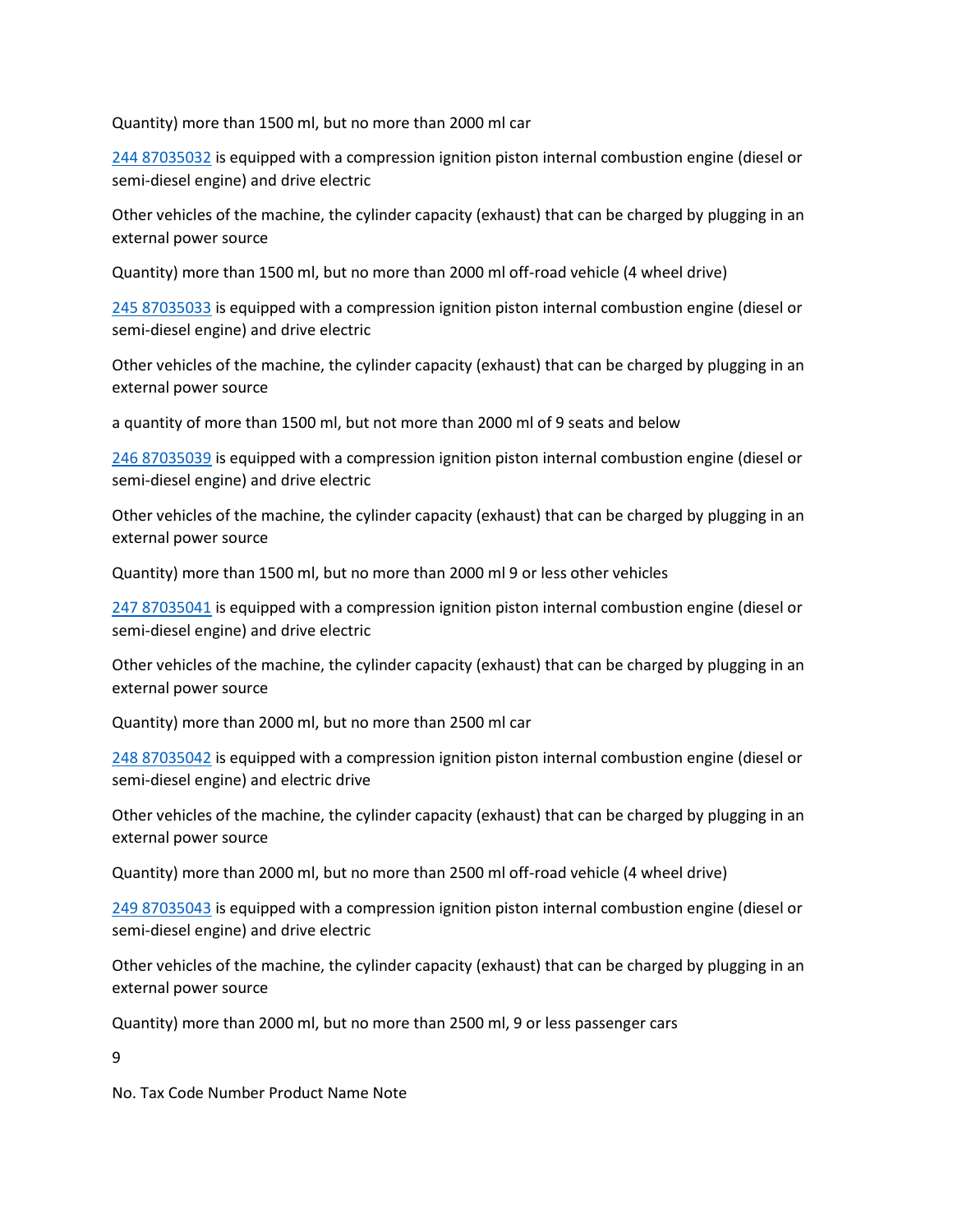[250 87035049](tel:250%2087035049) Equipped with a compression ignition piston internal combustion engine (diesel or semidiesel engine) and electric drive

Other vehicles of the machine, the cylinder capacity (exhaust) that can be charged by plugging in an external power source

Quantity) more than 2000 ml, but no more than 2500 ml other vehicles

[251 87035051](tel:251%2087035051) is equipped with a compression ignition piston internal combustion engine (diesel or semi-diesel engine) and drive electric

Other vehicles of the machine, the cylinder capacity (exhaust) that can be charged by plugging in an external power source

Quantity) more than 2500 ml, but not more than 3000 ml car

[252 87035053](tel:252%2087035053) is equipped with a compression ignition piston internal combustion engine (diesel or semi-diesel engine) and drive electric

Other vehicles of the machine, the cylinder capacity (exhaust) that can be charged by plugging in an external power source

Quantity) more than 2500 ml, but not more than 3000 ml, 9 or less passenger cars

[253 87035059](tel:253%2087035059) Equipped with a compression ignition piston internal combustion engine (diesel or semidiesel engine) and electric drive

Other vehicles of the machine, the cylinder capacity (exhaust) that can be charged by plugging in an external power source

Quantity) more than 2500 ml, but no more than 3000 ml other vehicles

[254 87035061](tel:254%2087035061) Simultaneously equipped with a compression ignition piston internal combustion engine (diesel or semi-diesel engine) and electric drive

Other vehicles of the machine, the cylinder capacity (exhaust) that can be charged by plugging in an external power source

Quantity) more than 3000 ml, but no more than 4000 ml car

[255 87035062](tel:255%2087035062) Simultaneously equipped with a compression ignition piston internal combustion engine (diesel or semi-diesel engine) and electric drive

Other vehicles of the machine, the cylinder capacity (exhaust) that can be charged by plugging in an external power source

Quantity) more than 3000 ml, but no more than 4000 ml off-road vehicle (4 wheel drive)

[256 87035063](tel:256%2087035063) Equipped with a compression ignition piston internal combustion engine (diesel or semidiesel engine) and electric drive

Other vehicles of the machine, the cylinder capacity (exhaust) that can be charged by plugging in an external power source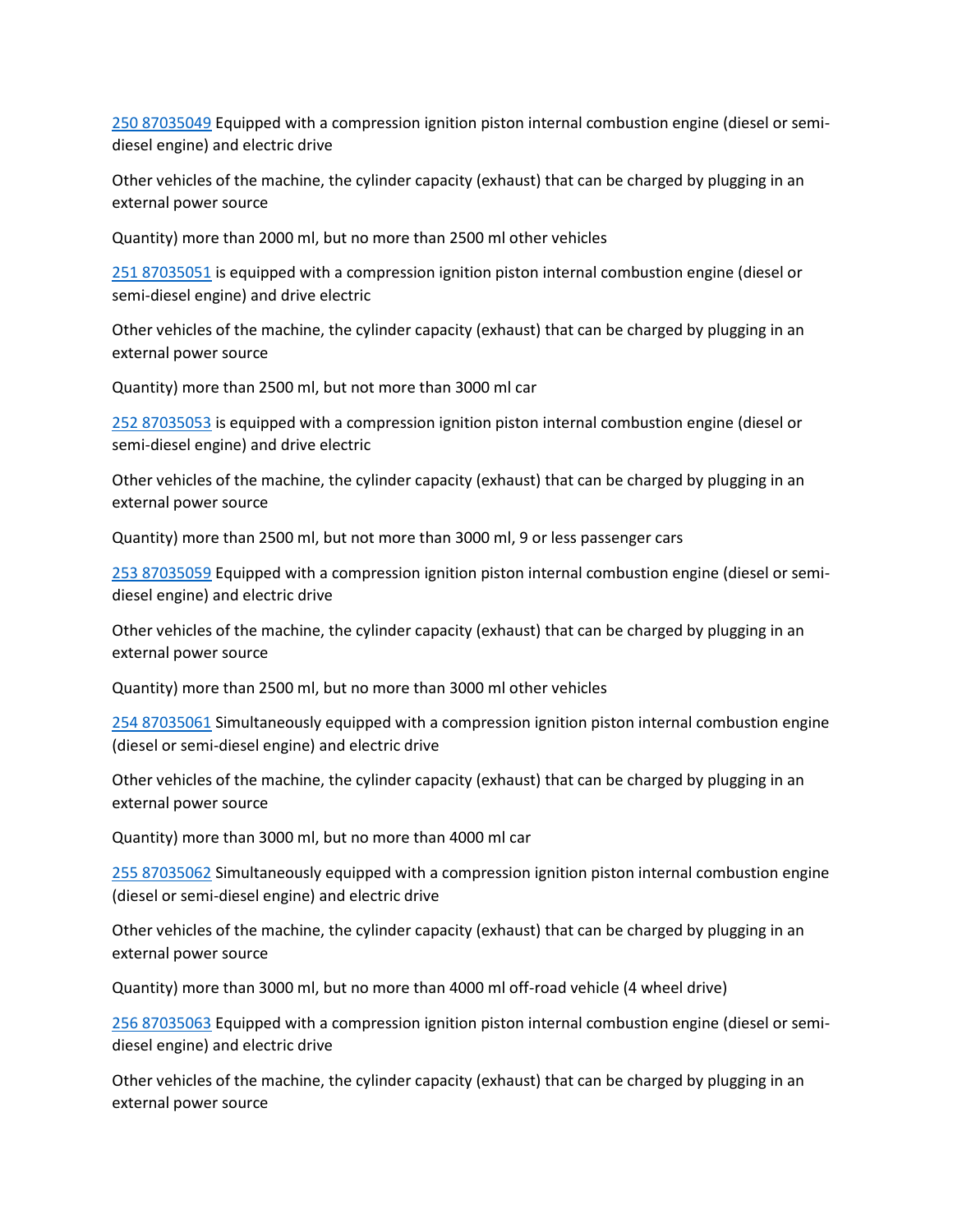Quantity) more than 3000 ml, but not more than 4000 ml, 9 seats and below

[257 87035069](tel:257%2087035069) Also equipped with compression ignition piston internal combustion engine (diesel or semi-diesel engine) and drive electric

Other vehicles of the machine, the cylinder capacity (exhaust) that can be charged by plugging in an external power source

Quantity) more than 3000 ml, but no more than 4000 ml 9 vehicles and other vehicles

[258 87035071](tel:258%2087035071) Equipped with a compression ignition piston internal combustion engine (diesel or semidiesel engine) and electric drive

Other vehicles of the machine, the cylinder capacity (exhaust) that can be charged by plugging in an external power source

Volume) over 4000 ml car

[259 87035072](tel:259%2087035072) Simultaneously equipped with a compression ignition piston internal combustion engine (diesel or semi-diesel engine) and electric drive

Other vehicles of the machine, the cylinder capacity (exhaust) that can be charged by plugging in an external power source

Volume) over 4000 ml off-road vehicle (4 wheel drive)

[260 87035073](tel:260%2087035073) Simultaneously equipped with a compression ignition piston internal combustion engine (diesel or semi-diesel engine) and electric drive

Other vehicles of the machine, the cylinder capacity (exhaust) that can be charged by plugging in an external power source

Quantity) more than 4000 ml of 9 passenger cars and below

[261 87035079](tel:261%2087035079) Simultaneously equipped with a compression ignition piston internal combustion engine (diesel or semi-diesel engine) and electric drive

Other vehicles of the machine, the cylinder capacity (exhaust) that can be charged by plugging in an external power source

Quantity) more than 4000 ml other vehicles

[262 87041030](tel:262%2087041030) Off-highway electric wheel cargo dump truck

[263 87041090](tel:263%2087041090) Other off-highway freight dump trucks

[264 87042100](tel:264%2087042100) Diesel other minivans

[265 87042230](tel:265%2087042230) Diesel-type other medium-duty trucks

[266 87042240](tel:266%2087042240) Diesel other heavy goods vehicles

[267 87042300](tel:267%2087042300) Diesel-type other super heavy goods vehicles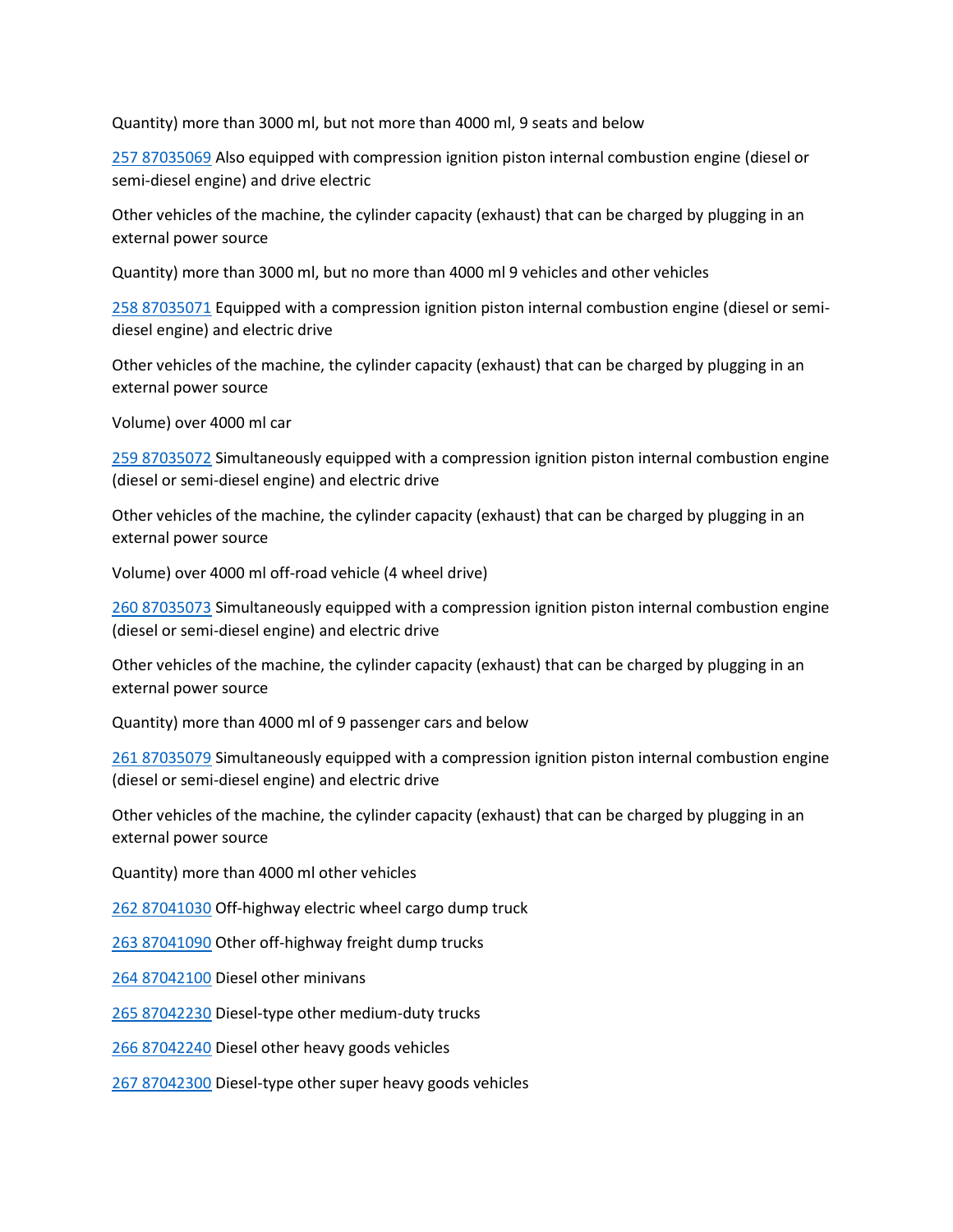10

No. Tax code 268 87043230 5 tons < other petrol trucks ≤ 8 tons

[269 87043240](tel:269%2087043240) Other trucks of gasoline type >8 tons

[270 87049000](tel:270%2087049000) trucks with other engines

[271 87051021](tel:271%2087051021) All-terrain truck crane with a maximum lifting weight of ≤50 tons

[272 87051022 50](tel:272%2087051022%2050) tons of all-terrain truck cranes with a maximum lifting weight of ≤100 tons

[273 87051023](tel:273%2087051023) All-terrain truck crane with a maximum lifting capacity >100 tons

[274 87051091](tel:274%2087051091) Other truck cranes with a maximum lifting capacity ≤ 50 tons

[275 87051092 50](tel:275%2087051092%2050) tons of other truck cranes with a maximum lifting weight of ≤100 tons

[276 87051093](tel:276%2087051093) Other truck cranes with a maximum lifting capacity >100 tons

[277 87071000](tel:277%2087071000) Taxation 87.03 Vehicle body (including cab)

[278 87079010](tel:278%2087079010) Sub-category Vehicles listed in 8702.1092, 8702.1093, 8702.9020 and 8702.9030

Body (including cab)

279 [87079090](tel:279%2087079090) Other vehicle body (including cab)

[280 87091110](tel:280%2087091110) Short-distance transport of cargo electric tractors

[281 87091190](tel:281%2087091190) Other electric short-distance trucks

[282 87091910](tel:282%2087091910) Other tractors for short-distance transport of goods

[283 87091990](tel:283%2087091990) Other non-electric short-distance trucks

[284 87099000](tel:284%2087099000) Parts for short-distance trucks and platform tractors

[285 87111000](tel:285%2087111000) Gasoline type micro horsepower motorcycle and pedal car

[286 87112010](tel:286%2087112010) Equipped with a reciprocating piston engine with a cylinder capacity of more than 50 ml but no more than 100 ml

Gasoline type small horsepower motorcycle and pedal car

[287 87112020](tel:287%2087112020) is equipped with a reciprocating piston engine with a cylinder capacity of more than 100 ml but no more than 125 ml

Gasoline type small horsepower motorcycle and pedal car

[288 87112030](tel:288%2087112030) is equipped with a reciprocating piston engine with a cylinder capacity of more than 125 ml but no more than 150 ml

Gasoline type small horsepower motorcycle and pedal car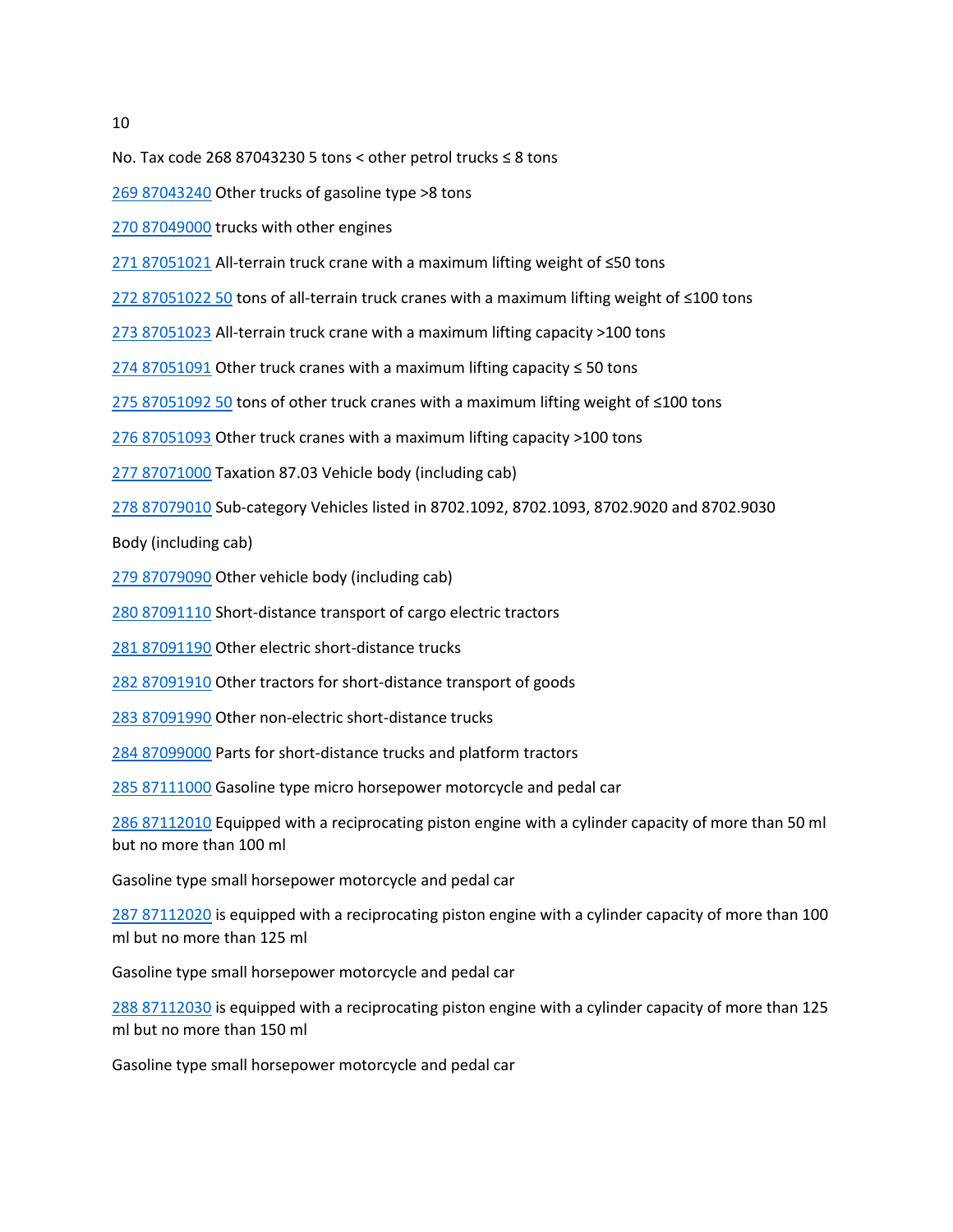[289 87112040](tel:289%2087112040) equipped with a reciprocating piston engine with a cylinder capacity of more than 150 ml but not exceeding 200 ml

Gasoline type small horsepower motorcycle and pedal car

[290 87112050](tel:290%2087112050) equipped with a reciprocating piston engine with a cylinder capacity of more than 200 ml but not exceeding 250 ml

Gasoline type small horsepower motorcycle and pedal car

[291 87113010](tel:291%2087113010) Gasoline type medium and small horsepower motorcycle and pedal car

[292 87113020](tel:292%2087113020) Gasoline medium and large horsepower motorcycle and pedal car

[293 87114000](tel:293%2087114000) Gasoline type high horsepower motorcycle and pedal car

[294 87115000](tel:294%2087115000) Gasoline type large horsepower motorcycles and similar vehicles

[295 87116000](tel:295%2087116000) Other motorcycles equipped with drive motors (including machine pedals) and equipped with auxiliary hair

Motivational bicycle, whether or not there is a sidecar; sidecar

[296 87119000](tel:296%2087119000) Other motorcycles (including machine pedals) and bicycles with auxiliary engines, not

On the sideless car

[297 87120020](tel:297%2087120020) Racing bicycle

[298 87120030](tel:298%2087120030) Mountain bike

[299 87120041 16,](tel:299%2087120041%2016) 18, 20 inch bicycle

[300 87120049](tel:300%2087120049) Other mountain bikes

[301 87120081](tel:301%2087120081) ≤16 inch unlisted bicycle

11

No. Tax Code Number Product Name Note

[302 87120089](tel:302%2087120089) Other bicycles not listed

[303 87120090](tel:303%2087120090) Other non-motorized bicycles

[304 87141000](tel:304%2087141000) Accessories for motorcycles and mopeds

[305 87142000](tel:305%2087142000) Accessories for disabled vehicles

[306 87149100](tel:306%2087149100) Non-motorized bicycle frames, forks and parts thereof

[307 87149210](tel:307%2087149210) rim

[308 87149290](tel:308%2087149290) spokes

[309 87149310](tel:309%2087149310) Wheels for non-motorized bicycles